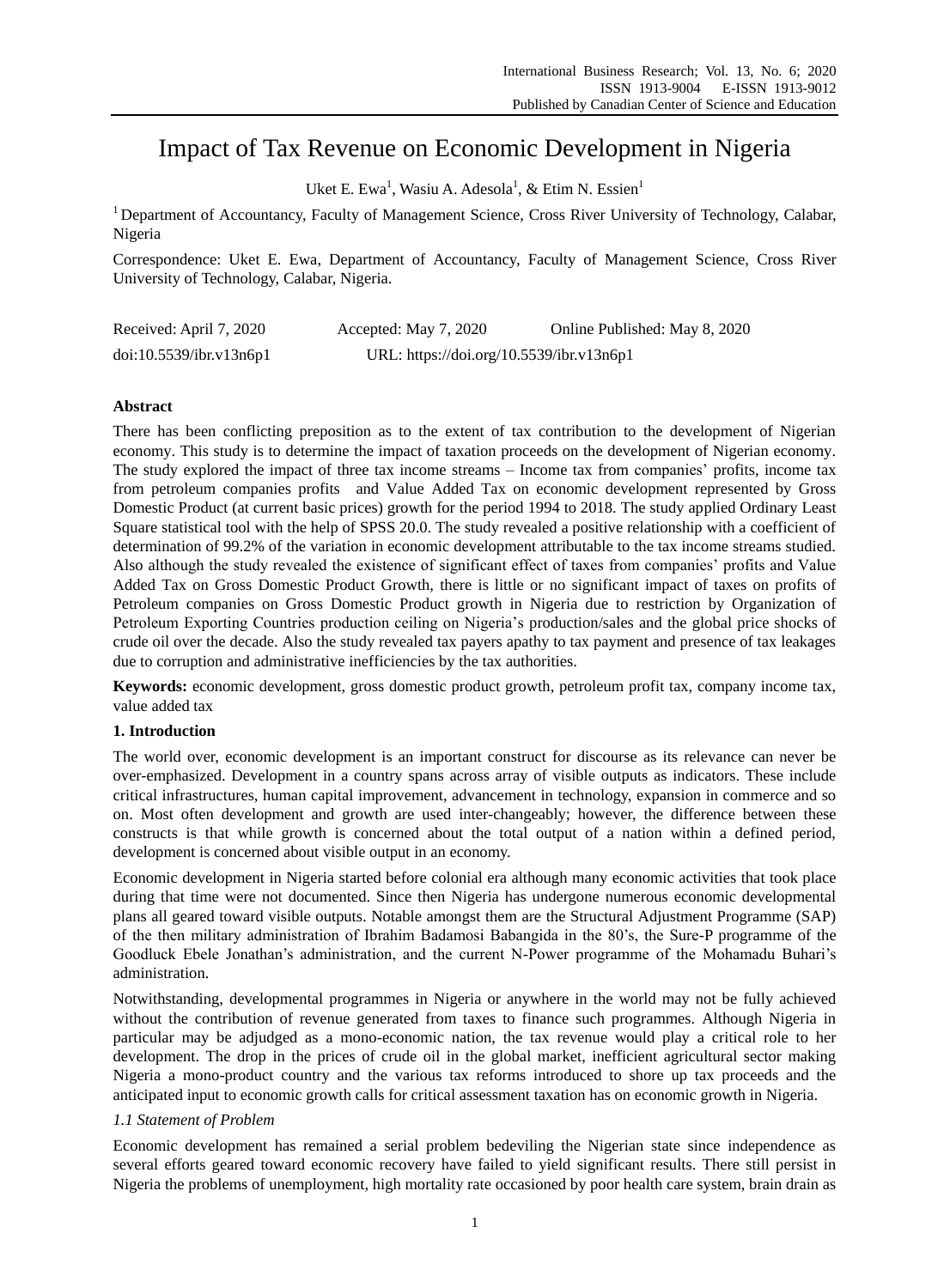a result of poor educational funding, lack of critical infrastructures, high inflation rate, insecurity etc.

The existence of all these notable problems and recent drop in the prices of crude oil in the global market necessitate an assessment of the effect that tax revenue has on economic development. Also the drive by the management of the Federal Inland Revenue Service (FIRS) and the different tax reforms introduced by government to shore up revenue from taxation and the projected impact on economic growth demands a critical examination of the influence of taxation on Nigeria's economic growth. The study is therefore to appraise the correlation between proceeds from taxation and economic development and growth.

#### *1.2 Objective of the Study*

The main reason for this study is to examine the effect proceeds from taxation has on Nigeria economic development measured by Gross Domestic Product (GDP) growth. The specific objectives are:

- i. To examine the effect of Company Income Tax (CIT) on economic development,
- ii. To examine the effect of Petroleum Profit Tax (PPT) on economic development and
- iii. To examine the effect of Value Added Tax (VAT) on economic development.

Research Questions**:** In Other to Address the Above Objectives, We Considered the Below Research Questions:

- i. How does Company Income Tax revenue impact on GDP growth in Nigeria?
- ii. What impact does Petroleum Profit Tax revenue have on Nigeria GDP growth?
- iii. What effect does Value Added Tax revenue have on Nigeria GDP growth?
- iv. What combined effect does of tax revenues measured by tax on companies' profits, tax on profits of petroleum companies and Value Added Taxes on Nigeria GDP growth?

Hypothesis**:** The following hypothesis were tested to establish the relationship of taxation and economic development:

- i. Company Income Tax revenue has no significant effect on Nigeria GDP growth
- ii. Petroleum Profit Tax revenue has no significant effect on Nigeria GDP growth.
- iii. Value Added Tax revenue has no significant effect on Nigeria GDP growth.
- iv. The combined tax revenue streams from CIT, PPT and VAT has no significant effect on Nigeria GDP growth.

#### **2. Review of Literature**

#### *2.1 Theoretical Review*

The influence of taxation on economic growth has not only being paramount to the government, tax experts and tax officials but has overtime interested both academics and researchers. Myles (2009) linked taxation to growth through the decisions of individual economic agents. He opined that a change in a tax system modifies optimal choices through the equilibrium of the economy ultimately affecting the rate of growth. The neoclassical growth model of Solow (1956) provided the theoretical link between economic growth and tax revenue. The model hypothesizes a steady operation that links productivity to the contributions of labor and capital which are viable.

As effect of taxation on economic development encompasses both effect of tax revenue generation and taxation policies on the economy, this study reviewed tax theories that addresses influence of tax revenue on economic growth. Bhartia (2009) postulates some tax theories are built on the hypothesis that needless any connection between payment of tax by citizens and benefits accruable from the state while other theories are based on a link between rendering of service and payment of taxes. The former group includes; socio-political theory and the expediency theory while the later include; the cost of service theory and the benefit received theory. Socio-Political theory postulates social and political objectives as paramount indictors in selecting taxation policies. The theory discouraged tax policy and planning arrangement based on individuals' consideration and benefits rather than the curing the problems of the public as a whole (Bhartia, 2009). In contrast, expediency theory emphasizes that each tax scheme must exhibit reasonableness and should be the main evaluation the government uses in selecting a tax plan, (Bhartia, 2009). There is also the Faculty theory of taxation which postulated that a taxable person should suffer tax based on his capability to pay. The latter group includes; cost of service theory. This theory highlights the partial contractual link between the government and the people. Semi-contractual relation by way of the state providing the citizens social/welfare services as well as protection of lives and property in lieu of citizens reciprocating by the payment of taxes. Here government cost of providing certain services to the people is to meet the ultimate recipient of the service (Jhingan, 2009). Taxation is thus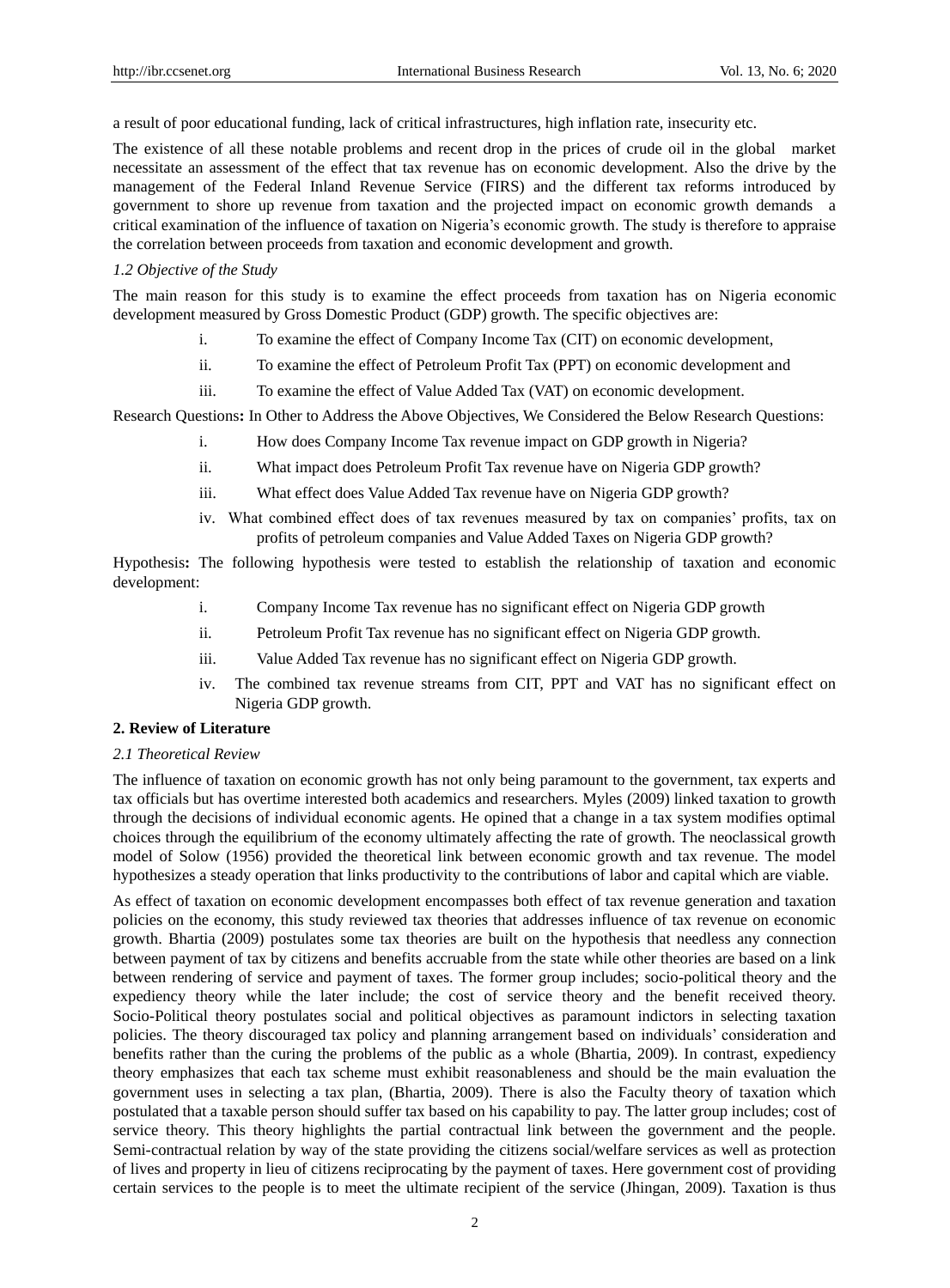seen as quid pro quo service. That is, citizens who failed to employ the services the government renders be excluded from payment of tax. However, Jhingan (2009) posit that the cost of service theory foists some limitations on administration services. This is premised on the fact that since the primary responsibility of the state is the provision of social services to the needy, the strict use of the theory will mean the administration will not take on social service activities like provision of healthcare, educational and humanitarian services. According to Ojong, Anthony and Arikpo (2016), the theory has despoiled the precise explanation and canons of tax. Benefit Received Theory arose from the shortcomings observed in the cost of service theory. This theory is the transformation of the cost of service theory as it ensues on the postulation that essentially there is a swapping link between taxable persons and the State. The State makes available infrastructure and facilities to the society and the tax payers are obligated to pay for the services sine qua non to the benefits received (Bhartia, 2009). The ability of taxation to impact economic growth is a benefit to the citizens.

This study is anchored on the Benefit Received Theory and Socio-Political Theory. This is premised on the fact that while tax payers expect judicious and transparent use of the taxes paid for the setting up of infrastructural facilities, social and health services, the State retains the right to decide the tax policies it operates in the country. Many individuals and organizations evade tax not only because of their selfish motive but because there is no corresponding response by government in terms of good governance and transparency in the setting up of infrastructural facilities and social services to the citizenry, (BBC, 2019; Oyedele, n. d ; Ojong et al. 2016).

### *2.2 Conceptual Framework*

#### 2.2.1 Taxation and Economic Development

As Nigeria population increases over the years so does needs increase in the same proportion and such needs must be met if the envisaged development must be attained. To achieved the obvious task therefore, governments globally and indeed Nigeria requires increased revenue which taxation is a veritable source.



Figure 1. Conceptual framework depicting variables relationship

To address the increasing demands of the citizens from government calls for increased revenue generation. Taxation as one source of revenue generation for government is derived from profits from oil and gas exploration, profits from limited liability companies operating in Nigeria, proceeds from value added on goods and services as well as personal incomes of individuals and partnerships. Generally, taxation is a fiscal liability laid on an individual or person, organization or assets to support government. It is also a charge on profit or gain to fund the provision of social amenities and enhancement of industrial productivity. It is an opportunity to generate revenue for government expenditure for socio-economic development. It is also an instrument for management of the State economy through economic policy pronouncements as well as vehicle for controlling and discouraging certain anti-social habits or behaviors. This is through assisting in the regulation of consumption pattern of citizens of a State. Taxation similarly serves as an apparatus of government for income redistribution in the nation State. Thus, taxation constitutes an instrument for monetary policy and macro-economic management.

Eze, Iorwuese and Abba (2016) postulated that in Nigeria in terms of public revenue generation, tax revenue is ranked next to revenue from petroleum sector.

#### 2.2.2 Personal Income Tax

Personal Income Tax is governed under Personal Income Tax Act (PITA) 2011. This Act regulates the taxation of individuals, sole traders, partnership, executors and trustees. Incomes charged under this Act are global incomes from employment, trading, business, vacation, trust etc. According to Afuberoh and Okoye, (2014) income tax is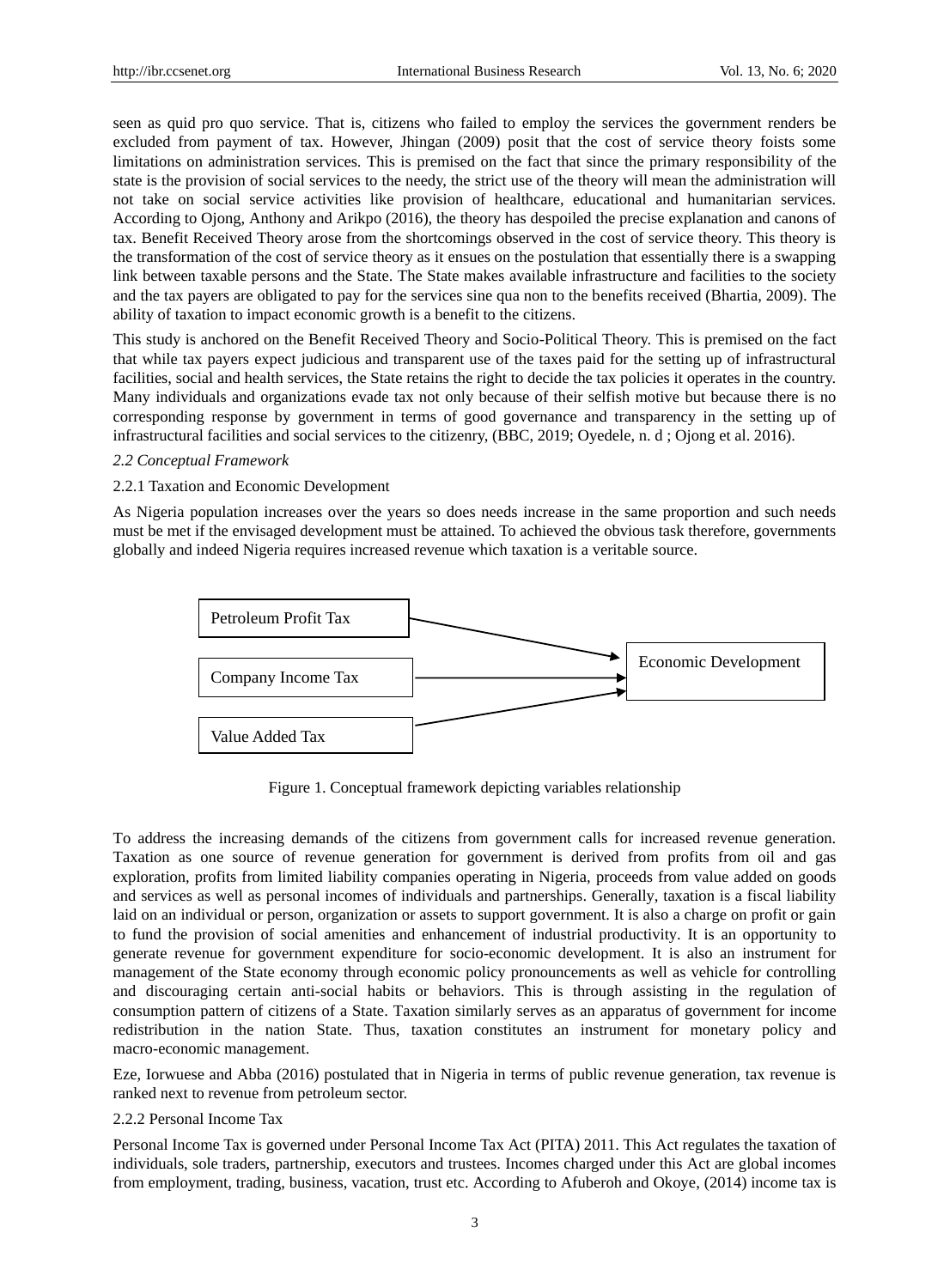used all over the world by governments to stimulate adversely or positively specific types of business ventures with a view to meeting government desired objectives. As an emerging nation, Nigeria major economic goal is to enhance the rate of economic growth thereby improving per capita income and boasting living standard of citizens. Nigeria has for the past three decades carried out various reforms in personal income tax management to actualize this objective of GDP growth.

# 2.2.3 Company Income Tax

The Company Income Tax is regulated by the Company Income Tax Act and managed by Federal Inland Revenue Service. The law deals with the assessment and collection of taxes from all companies operating as limited liability companies with the exception of those operating in the petroleum sub sector. Section 40(1) of Company Income Tax Act (CITA) specifies a tax rate of 30% of chargeable profit while Section 40(6) stipulates a tax rate of 20% for companies operating in either the manufacturing, agricultural, mining sectors or the company is completely into export trade and earns a total gross turnover of below one million naira for the first five (5) years of assessment.

# 2.2.4 Petroleum Profit Tax

The Petroleum Profit Tax is regulated by the Petroleum Profit Tax Act (PPTA). It is under the administration of the Federal Inland Revenue Board and the tax is on profits of companies engaged in petroleum operations. The Act defined Petroleum Operations as "the winning or obtaining and transportation of petroleum or chargeable oil in Nigeria by or on behalf of a company for its own account by any drilling, mining, extracting or other like operations or processes, not including refining at a refinery, in the course of a business carried on by the company engaged in such operations, and all operations incidental thereto and any sale of or any disposal of chargeable oil or on behalf of the company". The tax rate on chargeable profit in any accounting period is 85% of the company's chargeable profit.

# 2.2.5 Tax Reforms in Nigeria

In an effort to increase tax revenue as a composite revenue source, various reforms aimed at expanding the tax base, enhance efficiency and effectiveness in tax administration have been embarked upon by government. According to Herbert, Nwarogu and Nwabueze (2018), emerging nations' residents' lethargy towards taxation is a combination of causes among which is lack of transparency and accountability by governments and their agencies and the bureaucratic inertia by various tiers of government of the nations. Therefore it is essential for tax reforms as it is a fundamental fiscal policy strategy designed to enhance tax administration. Eze et al. (2016) stated that, the Joint Tax Board (JTB) in 1999 approved a protocol for efficient tax administration which requires all staff to among other things ensure prompt and correct payment of their salaries, exhibit honesty and impartiality in the discharge of their services, be courteous and professional in service delivery and avoid collusion with tax payers in the process of evading taxes and other forms of tax planning.

| <b>CITA</b>                                                                                                                                                                                                                                                                                                                                                                                                                                       |                       | <b>PITA</b>                                                                                                                                                                                                                                                                                                                                                                                               | <b>PPTA</b>                                                                                                                                                                                                                                                                                                      | <b>VAT</b>                                                                                                                                                                                                                                                                                                                                                                                                                                                                                                                                                                                                |
|---------------------------------------------------------------------------------------------------------------------------------------------------------------------------------------------------------------------------------------------------------------------------------------------------------------------------------------------------------------------------------------------------------------------------------------------------|-----------------------|-----------------------------------------------------------------------------------------------------------------------------------------------------------------------------------------------------------------------------------------------------------------------------------------------------------------------------------------------------------------------------------------------------------|------------------------------------------------------------------------------------------------------------------------------------------------------------------------------------------------------------------------------------------------------------------------------------------------------------------|-----------------------------------------------------------------------------------------------------------------------------------------------------------------------------------------------------------------------------------------------------------------------------------------------------------------------------------------------------------------------------------------------------------------------------------------------------------------------------------------------------------------------------------------------------------------------------------------------------------|
| $\triangleright$ Raising of the limit of<br>external loan that is<br>suitable for tax relief<br>from $=N=150,000$<br>$=N=5$ million<br>Amendment<br>➤<br>conditions for allowing<br>tax freedom on profit<br>earned from exporting<br>manufactured goods<br>Substitution<br>allowances<br>investment profits with<br>investment tax credit<br>Done away with the<br>ambiguities in sections<br>40b, 47, 50, 51, 54 & 59<br>in the self-assessment | to<br>of<br>of<br>for | $\triangleright$ Amendment of looking for<br>exclusion<br>from<br>for<br>tax<br>payable<br>pensions<br>to<br>civil<br>servants<br>Amendment for upward review<br>➤<br>of transport allowances from<br>$=N=15,000$ to $=N=20,000$ and<br>allowances<br>from<br>housing<br>$=N=100,000$ to $=N=150,000$<br>Amendment that expanded the<br>➤<br>bands of incomes taxable in<br>the various income tax rates. | $\triangleright$ Revision that provided for<br>interest on intercompany<br>within the oil<br>credits<br>industry as permissible<br>deductions<br>$\triangleright$ Review of incentives like<br>calculation of investment<br>tax credit on qualifying<br>capital expenditure rather<br>than on chargeable profits | Inclusion of assessment<br>for<br>services in the definition of<br>assessable value<br>$\triangleright$ Multiple registrations of VAT as<br>against central registration<br>Substitution of taxable person in<br>section 8A and 10A.<br>Authorizing the Accountant<br>General to deduct at source VAT<br>on contracts not remitted by<br>MDAs from allocations due to<br>the MDAs.<br>Modification allowing injured<br>tax payers to petition to the VAT<br>tribunal and empowerment of<br>government to arraign VAT<br>debtors before the VAT tribunal.<br>$\triangleright$ Restraining of exempted food |
| filing system.                                                                                                                                                                                                                                                                                                                                                                                                                                    |                       |                                                                                                                                                                                                                                                                                                                                                                                                           |                                                                                                                                                                                                                                                                                                                  | items to locally produced ones<br>as an anti-avoidance strategy.                                                                                                                                                                                                                                                                                                                                                                                                                                                                                                                                          |

|  |  | Table 1. Reforms highlights |  |  |
|--|--|-----------------------------|--|--|
|--|--|-----------------------------|--|--|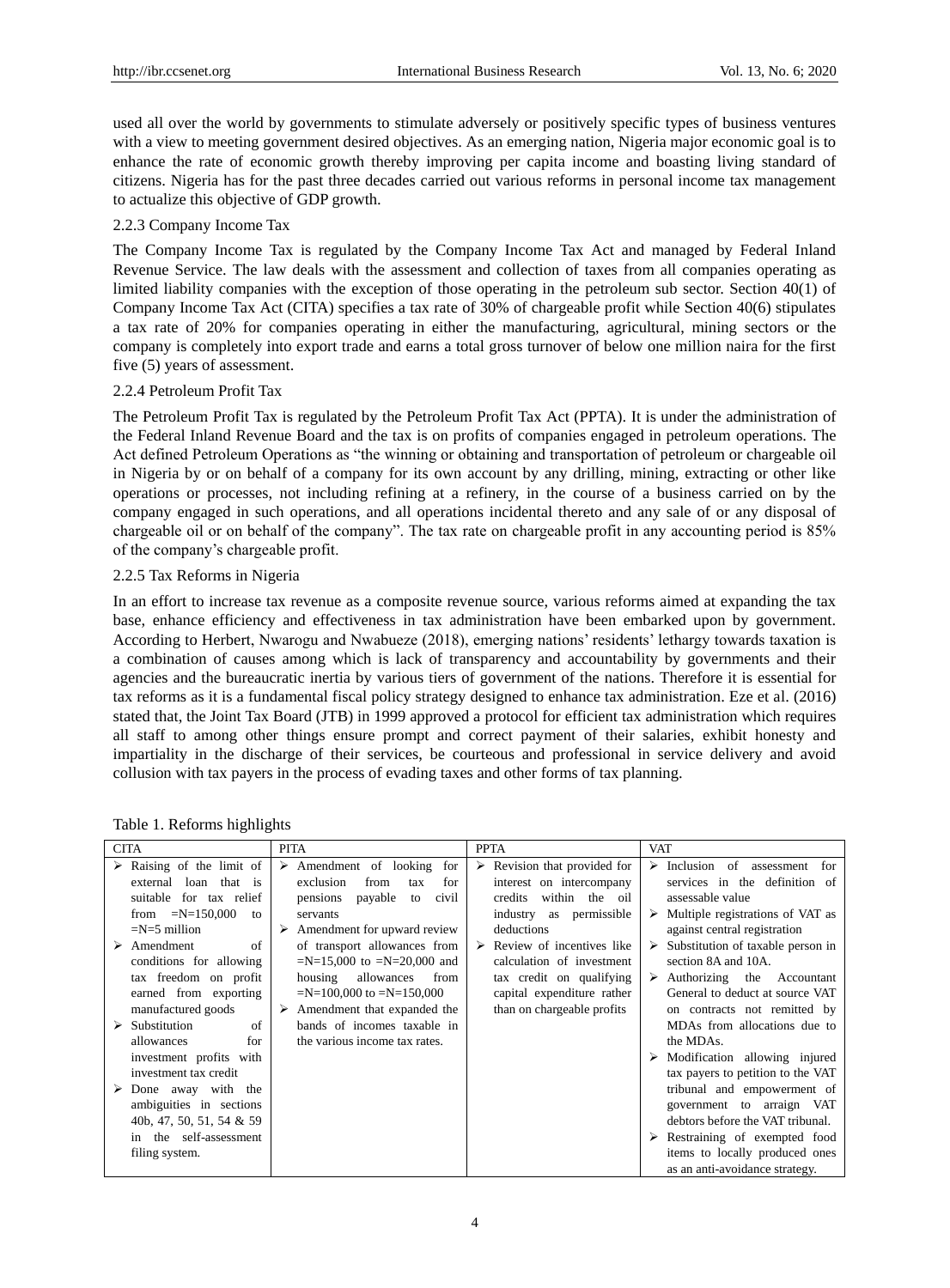One of the essential components of the national tax policy which came to fruition through the co-operation between the federating units and the central government is the introduction of Tax Payers Identification Number (TIN). TIN is a nation-wide electronic database system for the registration and storage of data of tax payers in Nigeria which is aimed at expanding the tax base of the country with attendant prospect for increase in tax generated revenue. Also the following sections; 3 (1) (b) (ii)-(xii) of the Personal Income Tax Act of 2004 that provided employees with free tax allowances etc where deleted. This gave room to uniform consolidated relief allowance based on consolidated gross salary. Of interest also is the restructuring of Federal Inland Revenue Service (FIRS) which as an autonomous body with a board having overall control of its operation and the provision of 4% of collected revenue proceeds from all non-oil business in the preceding year as administrative charge for the running of the board and institution of a clear tax refund procedure.

#### 2.2.6 Economic Development

Feldman and Francis, (2003) as cited in Okeke, Mbonu and Ndubuisi, (2018) opined that, economic development entails combined action and all-encompassing, long-term investment. According to Okeke et al. (2018), economic development talks about the critical conditions needed for the micro economic working of the economy. Furthermore they stated that economic development is centered around government and though it is undoubtedly feasible to have economic advances without development in the immediate or near term, economic development generates the environments that enable long-run economic growth, (Okeke et al, 2018). That the cardinal objective of economic development is employment generation but for progress, what is important is the amount of jobs created in the economy. Thus the focus of economic development is career advancement opportunities, wages and working conditions.

### 2.2.7 Taxation and GDP Growth Rate

GDP remains one of the yardsticks for measuring economic development of any country and indeed Nigeria. However, some authors hold different views about GDP as a predominant measure of development. Manish and Andre (2019) argued that the frequent application of GDP as a proxy for measuring economic growth is majorly due to easy quantification of manufactured goods and activities than a multi-dimensional index can measure other welfare achievements.

As Lawal (2011) cited in Benyin and Ugochukwu, (2015) opined, development is a necessary requisite to the development of any developing nation. For the development to be certain, he postulated that there must be guaranteed social, political and economic stability in the nation. However, he opined that purposeful and evidenced based development may just be a mirage without tangible corresponding revenue generation as the driver of economic development. It is therefore essential to generate revenue as it is a catalyst to economic development and tax remains a viable option in actualizing this objective.

Nwokoye and Rolle (2015) in their study posited that VAT and CIT clearly and pointedly stimulate investment in Nigeria and recommended a review of tax policy and administration to expand the tax base.

# 2.2.8 Nigeria Economy and Performance Indicators

Looking at Nigeria's macroeconomic and financial conditions since 1994 when Value Added Tax regime was introduced, GDP annual growth rate rose steadily over the years. The country witnessed a decline in the rate of exchange as exchange rate depreciated from average of  $=N=21.89$  to a dollar in 1994 to an average of =N=306.08 to a dollar in 2018 arising from the global economic meltdown and drop in crude oil prices in the global market. Inflation has remained majorly at double digit figure from a peak of 72.8% in 1995 to low ebb of 5.4% in 2007. The external reserves which grew in tandem with oil price increases from 2004 reached a peak of \$51.33 million in 2007 but have since declined to \$42.59 million in 2018 due to fall in oil prices arising from the global economic meltdown and no close buffer revenue earning stream to ameliorate the impact of oil revenue to the national revenue.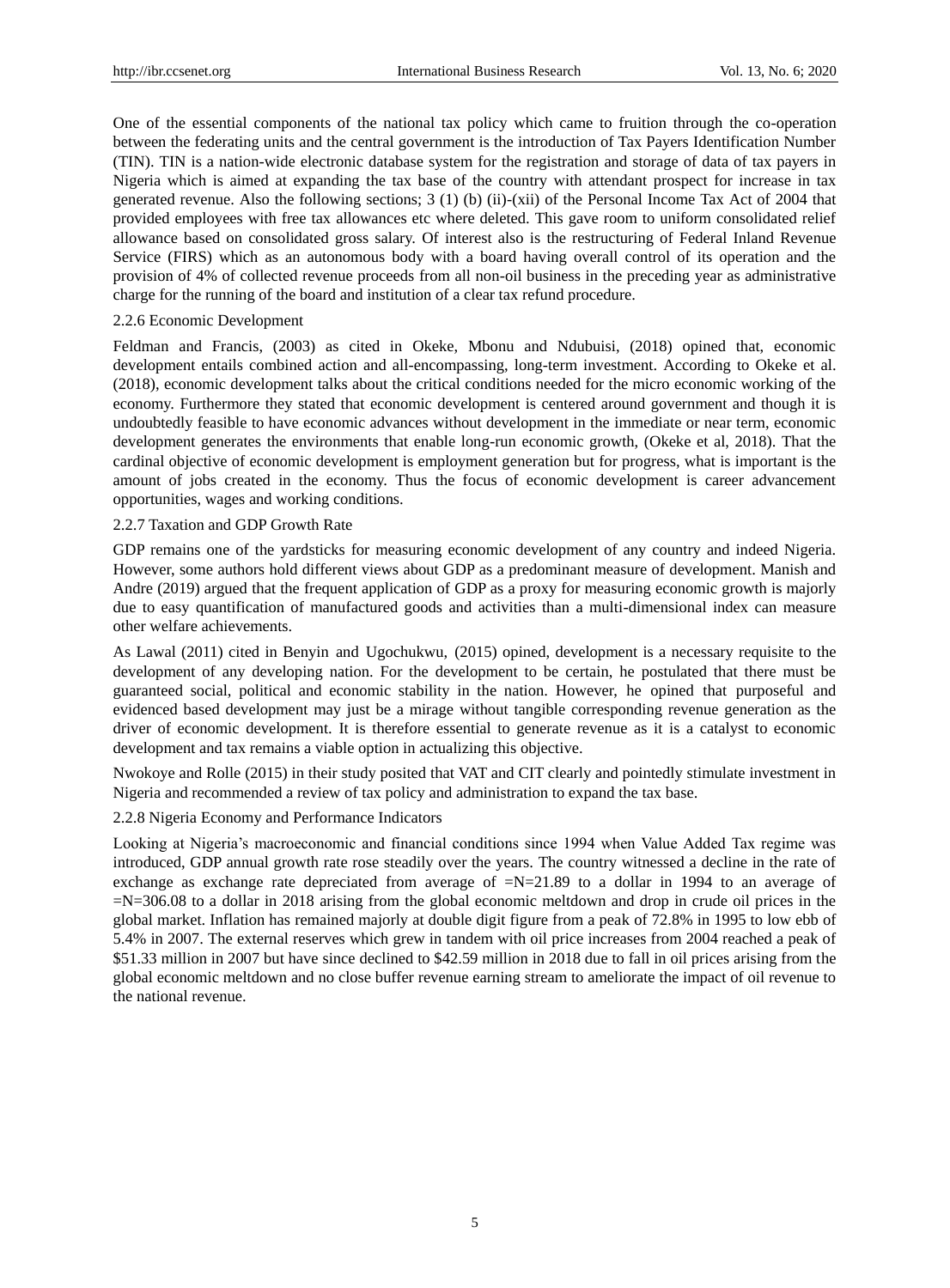|       | <b>GDP</b> at Current Basic Prices | Exchange | Inflation | External<br>Reserves |
|-------|------------------------------------|----------|-----------|----------------------|
| Years | (N' Billion)                       | Rate     | Rate      | (\$: Million)        |
| 1994  | 1,762.81                           | 21.89    | 57        | 1.66                 |
| 1995  | 2,895.20                           | 70.36    | 72.8      | 1.44                 |
| 1996  | 3,779.13                           | 69.84    | 29.3      | 4.07                 |
| 1997  | 4,111.64                           | 71.8     | 8.5       | 7.58                 |
| 1998  | 4,588.99                           | 76.81    | 10        | 7.11                 |
| 1999  | 5,307.36                           | 92.34    | 6.6       | 5.45                 |
| 2000  | 6,897.48                           | 101.65   | 6.9       | 9.91                 |
| 2001  | 8,134.14                           | 111.94   | 18.9      | 10.42                |
| 2002  | 11,332.25                          | 120.97   | 12.9      | 7.68                 |
| 2003  | 13,301.56                          | 129.36   | 14        | 7.47                 |
| 2004  | 17,321.30                          | 133.5    | 15        | 16.96                |
| 2005  | 22,269.98                          | 132.15   | 17.9      | 28.28                |
| 2006  | 28,662.47                          | 128.65   | 8.2       | 42.3                 |
| 2007  | 32,995.38                          | 125.83   | 5.4       | 51.33                |
| 2008  | 39,157.88                          | 118.57   | 11.6      | 53                   |
| 2009  | 44,285.56                          | 148.9    | 11.5      | 42.38                |
| 2010  | 54,612.26                          | 150.3    | 13.7      | 32.34                |
| 2011  | 62,980.40                          | 153.86   | 10.8      | 32.34                |
| 2012  | 71,713.94                          | 157.5    | 12.2      | 32.64                |
| 2013  | 80,092.56                          | 157.31   | 8.5       | 43.83                |
| 2014  | 89,043.62                          | 158.55   | 8.1       | 34.24                |
| 2015  | 94,144.96                          | 193.18   | 9         | 28.28                |
| 2016  | 101,489.49                         | 253.49   | 15.7      | 26.99                |
| 2017  | 113,711.63                         | 305.79   | 16.5      | 39.35                |
| 2018  | 127,762.55                         | 306.08   | 11.4      | 42.59                |

#### Table 2. Selected Macroeconomic and Financial Indicators

Source: CBN Statistical Bulletin 2018.

#### *2.3 Empirical Review*

Adereti, Sanni and Adesina (2011) in their studies "value-added tax and economic growth of Nigeria", adopted GDP as a measure for Economic Growth on Value-Added Tax (VAT). The study revealed a considerable share of the difference in economic growth measured by GDP is accounted by revenue from VAT as the coefficient of determination was put at 0.950544. The study revealed the presence of a positive and significant correlation between revenue from VAT and GDP. In fact, the data showed fluctuation in both variables (VAT and GDP) studied over the study period although VAT revenue was more stable. There was however none existence of causation between GDP and VAT revenue.

Also, Onaolapo, Aworemi and Ajala (2013) in examining impact of VAT on revenue generation using stepwise regression analysis found that VAT has statistically significant effect on revenue generation in Nigeria.

Ojong et al. (2016) in their study on the impact of tax revenue on economic growth: Evidence from Nigeria, considered as independent variables, PPT, None Oil Revenue (NOR) and CIT while GDP as the dependent variable. The result of the study reported a significant and very positive relationship between the independent variables under study and economic growth. Also, while PPT and CIT had positive impact on the economic performance, an increase in NOR does not lead to a rise or improvement in economic growth as earlier postulated. However, the study revealed that the most major challenge as regards tax leakages is the dearth of transparency and good governance by officials which significantly discourages the citizenry from conforming willingly with their tax responsibilities

Also, Ogbonna and Appah (2012) in investigating the impact of tax reform on economic growth in Nigeria employed time series analysis for the period 1981-2007. The study revealed variations in all the income taxes having positive coefficient implying that tax reforms stimulate economic growth.

However, Okeke et al. (2018) study which examined the connection between tax revenue and economic development measured by labour force, infant mortality and fixed capital formation in Nigeria between the period 1994 – 2016 reported tax revenue has a statistically important correlation between labor force, infant mortality and gross fixed capital formation. It was recommended for the government to increase tax revenue allocation to the critical sectors of the economy like agriculture and industry so as to improve on the wellbeing of the citizenry.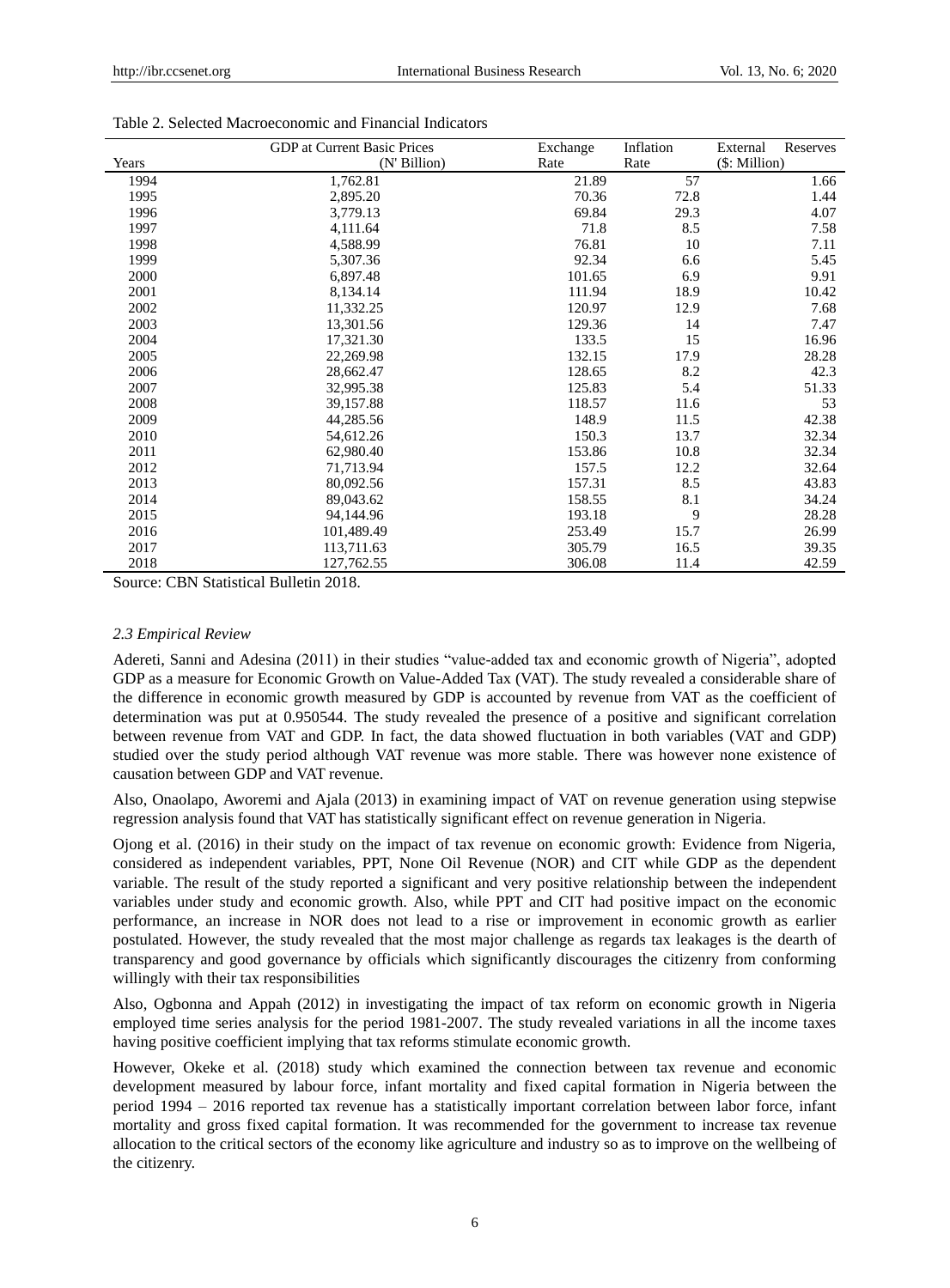But Appah and Ebiringa (2012) in their study examined the connection between petroleum profit tax and economic growth in Nigeria by obtaining data covering GDP and PPT between the period 1970 to 2010. The study ascertained using Granger causality the direction of connection between the two variables and established the presence of a long run equilibrium relationship between gross domestic product (GDP) and petroleum profit tax and also, the existence of positive and significant relationship between PPT and economic growth.

Worlu and Emeka (2012) in examining the effect of revenue from taxation on economic growth of Nigeria from the perspective of infrastructural development from 1980 to 2007, revealed revenue from taxes stimulating growth in improvement of infrastructure. However, the study revealed the absence of independent effect on improvement in infrastructural development and foreign direct investment due to revenue from taxation but just permitting the development in infrastructural and foreign direct investment to positively react to increases in productivity. Uzoka and Chiedu (2018) studied the effect of revenues from taxation on the growth of the economic in Nigeria between 1997 -2016. The unit root test result revealed incomes from company tax, customs and excise duty and gains from sale of capital assets are stationary at level. While Real Gross Domestic Product (RGDP), Petroleum Profit Tax (PPT), Value Added Tax (VAT) and RDT are stationary at first order, that is after first difference. The co-integration tests showed that a long run relationship existed between the economic growth and RGDP, PPT, VAT and RDT CIT, CED. The results obtained from the analysis of the model revealed CGT and EDT have no major effect on economic growth but there is a significant effect from PPT, CIT, VAT and CED on the growth of Nigeria economic. The study recommended to boost the growth of Nigeria economic, the administration need to ensure the tax revenue generated are channeled towards building capital stock that can create more jobs which will produce more income to government through other forms of taxes.

Although there was a significant connection between revenue from non-oil sector and Nigeria economic growth, there is no similar connection between income from company taxation and Nigeria economic growth. The study suggested the administration to endeavor providing welfare services and amenities across the country. Also government should intensify efforts to complete the overhaul of the tax system so as ameliorate the incidence of tax evasion and avoidance. Also in order to expand government tax base, efforts should be made in creating conducive environment for private enterprises, creativity and employment generation as well as encourage made-in-Nigeria goods using tax proceeds.

Okwara and Amori, (2017) examined the effect of revenue from taxation on growth of Nigerian economic from 1994 to2015. Gross Domestic Product (GDP) was used as a variable representing economic growth while Value Added Tax (VAT) and non-oil income (tax) was used to measure tax revenue. The result showed non-oil income having substantial effect on gross domestic product but value added tax having adverse association and statistically insignificant for the review period. Therefore, it was concluded that revenue from taxation have positive effect on economic growth of Nigerian and thus recommended for the nation to broaden its revenue sources out of crude oil to other sectors of the economy such as agriculture and extractive industries.

#### **3. Methodology**

## *3.1 Research Design*

Longitudinal research design was considered suitable in this study since the data used for the study was time series data. The scope of this study spanned from 1994-2018, a 25-year period. The data were sourced from the Central Bank of Nigeria (CBN) 2018 Statistical Bulletin and Federal Inland Revenue Service (FIRS).

The independent variables for this study consist of revenues from; Company Income Tax (CIT), Petroleum Profit Tax (PPT) and Value Added Tax while the dependent variable is Gross Domestic Product Growth (GDP) at current price.

#### *3.2 Techniques of Data Analysis*

Based on the perceived causal relationship between the dependent and independent variables of the research, a Multiple Regression model which is stochastic in nature was specified to link tax revenue and economic growth. In estimating the relationship between tax revenue and economic growth, the study adopted economic approach and employed the Ordinary Least Square (OLS) technique. The model was selected because it has some ideal properties. Its computational method is objectively modest and it has the BLUE property, Ojong et al. (2016).

# *3.3 Model Specification*

The functional model of this study is specified thus;

Economic development =  $f$  (taxation) + τ

Where,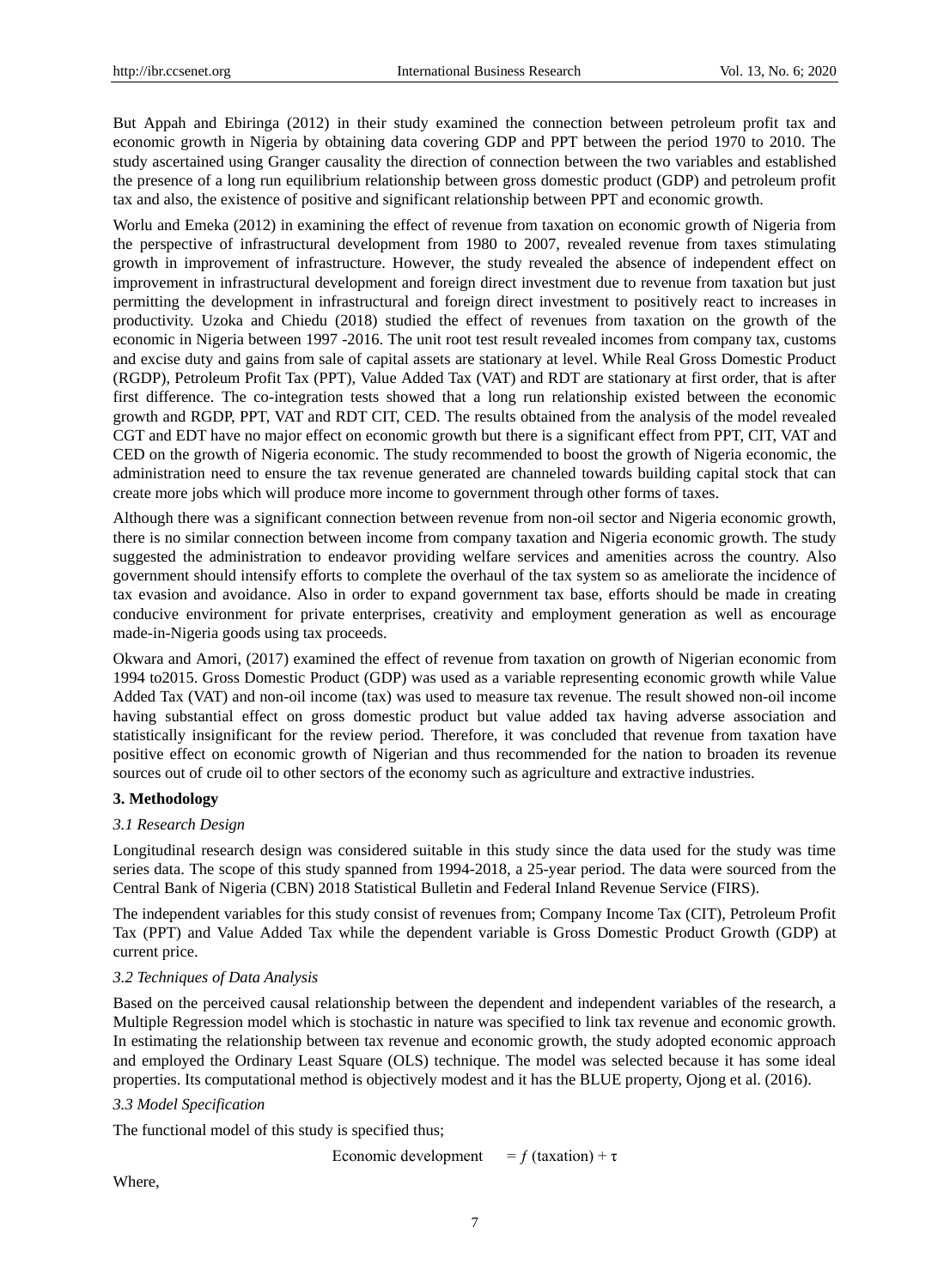Economic development = GDP (Dependent Variable);

$$
Taxation (Explanatory/Independent Variable) = PPT, CIT, VAT
$$

$$
GDP = J(PPT, CIT, VAT)
$$
 (1)

Where

$$
GDP = \beta_0 + \beta_1 PPT + \beta_2 CIT + \beta_3 VAT + \tau \tag{2}
$$

The logarithmic transformation of equation 2 is designed to bring the variables to the same base hence the model becomes:

$$
log(GDPG) = \beta o + \beta_1 log(PPT) + \beta_2 log(CIT) + \beta_3 log(VAT) + \tau
$$

Where:

 $\beta_0$  = Constant term (Intercept);

 $\beta_{1-3}$  = Coefficient of parameters of taxation;

 $\mu$  = Stochastic error term

A priori = 
$$
\beta_0
$$
 > 0,  $\beta_1$  > 0,  $\beta_2$  > 0,  $\beta_3$  > 0

 $\mu$  = Error term (Stochastic Term).

# **4. Data Analysis and Discussion**

*4.1 Data Analysis*

# Table 3. Regression Analysis Data

|             |              |              |              | GDP at Current      |               |               |               |               |
|-------------|--------------|--------------|--------------|---------------------|---------------|---------------|---------------|---------------|
|             |              |              |              | <b>Basic Prices</b> |               |               |               |               |
| <b>DATE</b> | CIT(Billion) | PPT(Billion) | VAT(Billion) | (N' Billion)        | <b>LOGCIT</b> | <b>LOGPPT</b> | <b>LOGVAT</b> | <b>LOGGDP</b> |
| 1993        | 95.54        | 59.21        |              | 1,259.07            |               |               |               |               |
| 1994        | 12.28        | 42.83        | 7.26         | 1,762.81            | 1.089022      | 1.631778493   | 0.860996437   | 3.246206      |
| 1995        | 21.88        | 42.86        | 20.76        | 2,895.20            | 1.340008      | 1.632031901   | 1.317248268   | 3.461679      |
| 1996        | 22.00        | 76.67        | 31.00        | 3,779.13            | 1.342423      | 1.88460847    | 1.491361694   | 3.577392      |
| 1997        | 26.00        | 68.57        | 34.00        | 4,111.64            | 1.414973      | 1.836159483   | 1.531478917   | 3.614015      |
| 1998        | 33.30        | 68.00        | 36.00        | 4,588.99            | 1.522444      | 1.832508913   | 1.556302501   | 3.661717      |
| 1999        | 46.20        | 164.30       | 47.10        | 5,307.36            | 1.664642      | 2.215637563   | 1.673020907   | 3.724879      |
| 2000        | 51.10        | 525.10       | 58.50        | 6.897.48            | 1.708421      | 2.720242018   | 1.767155866   | 3.838691      |
| 2001        | 68.70        | 639.20       | 91.80        | 8,134.14            | 1.836957      | 2.805636766   | 1.962842681   | 3.910312      |
| 2002        | 89.10        | 392.20       | 108.60       | 11,332.25           | 1.949878      | 2.593507589   | 2.035829825   | 4.054316      |
| 2003        | 114.80       | 683.50       | 136.40       | 13,301.56           | 2.059942      | 2.834738519   | 2.13481437    | 4.123903      |
| 2004        | 113.00       | 1,183.60     | 159.50       | 17,321.30           | 2.053078      | 3.073204956   | 2.202760687   | 4.23858       |
| 2005        | 140.30       | 1,904.90     | 178.10       | 22,269.98           | 2.147058      | 3.279872182   | 2.250663919   | 4.34772       |
| 2006        | 244.90       | 2,038.30     | 221.60       | 28,662.47           | 2.388989      | 3.309268104   | 2.345569756   | 4.457314      |
| 2007        | 275.30       | 1,600.60     | 289.60       | 32,995.38           | 2.439806      | 3.204282813   | 2.461798558   | 4.518453      |
| 2008        | 420.60       | 2,060.90     | 401.70       | 39,157.88           | 2.623869      | 3.314056919   | 2.603901832   | 4.592819      |
| 2009        | 600.60       | 939.40       | 481.40       | 44,285.56           | 2.778585      | 2.972850556   | 2.682506086   | 4.646262      |
| 2010        | 666.06       | 1,480.36     | 564.89       | 54,612.26           | 2.823513      | 3.170367342   | 2.751963887   | 4.73729       |
| 2011        | 659.60       | 3,070.59     | 659.15       | 62,980.40           | 2.819278      | 3.487221973   | 2.818984256   | 4.799205      |
| 2012        | 816.52       | 3,201.32     | 710.56       | 71,713.94           | 2.911966      | 3.505328952   | 2.851598311   | 4.855604      |
| 2013        | 963.55       | 2,666.37     | 802.69       | 80,092.56           | 2.983875      | 3.425919926   | 2.904547041   | 4.903592      |
| 2014        | 1,180.41     | 2,453.95     | 802.96       | 89,043.62           | 3.072032      | 3.389865179   | 2.904696399   | 4.949603      |
| 2015        | 1,229.02     | 1,097.95     | 635.35       | 94,144.96           | 3.089558      | 3.040580585   | 2.803014401   | 4.973797      |
| 2016        | 933.54       | 1,157.81     | 828.20       | 101,489.49          | 2.970132      | 3.063636584   | 2.918134754   | 5.006421      |
| 2017        | 1,215.06     | 1,520.48     | 972.35       | 113,711.63          | 3.084597      | 3.181981197   | 2.987821904   | 5.055805      |
| 2018        | 1.373.21     | 2.467.58     | 1.108.04     | 127,762.55          | 3.137738      | 3.392271365   | 3.044555635   | 5.106404      |

Source: Researcher's Computation from CBN Statistical Bulletin, 2018

Table 4. Descriptive statistics

| Variable      | Mean   | <b>Standard Deviation</b> |
|---------------|--------|---------------------------|
| LOGGDPG       | 4.3361 | 0.57597                   |
| <b>LOGCIT</b> | 2.2901 | 0.66634                   |
| <b>LOGPPT</b> | 2.8319 | 0.62218                   |
| <b>LOGVAT</b> | 2.2745 | 0.61766                   |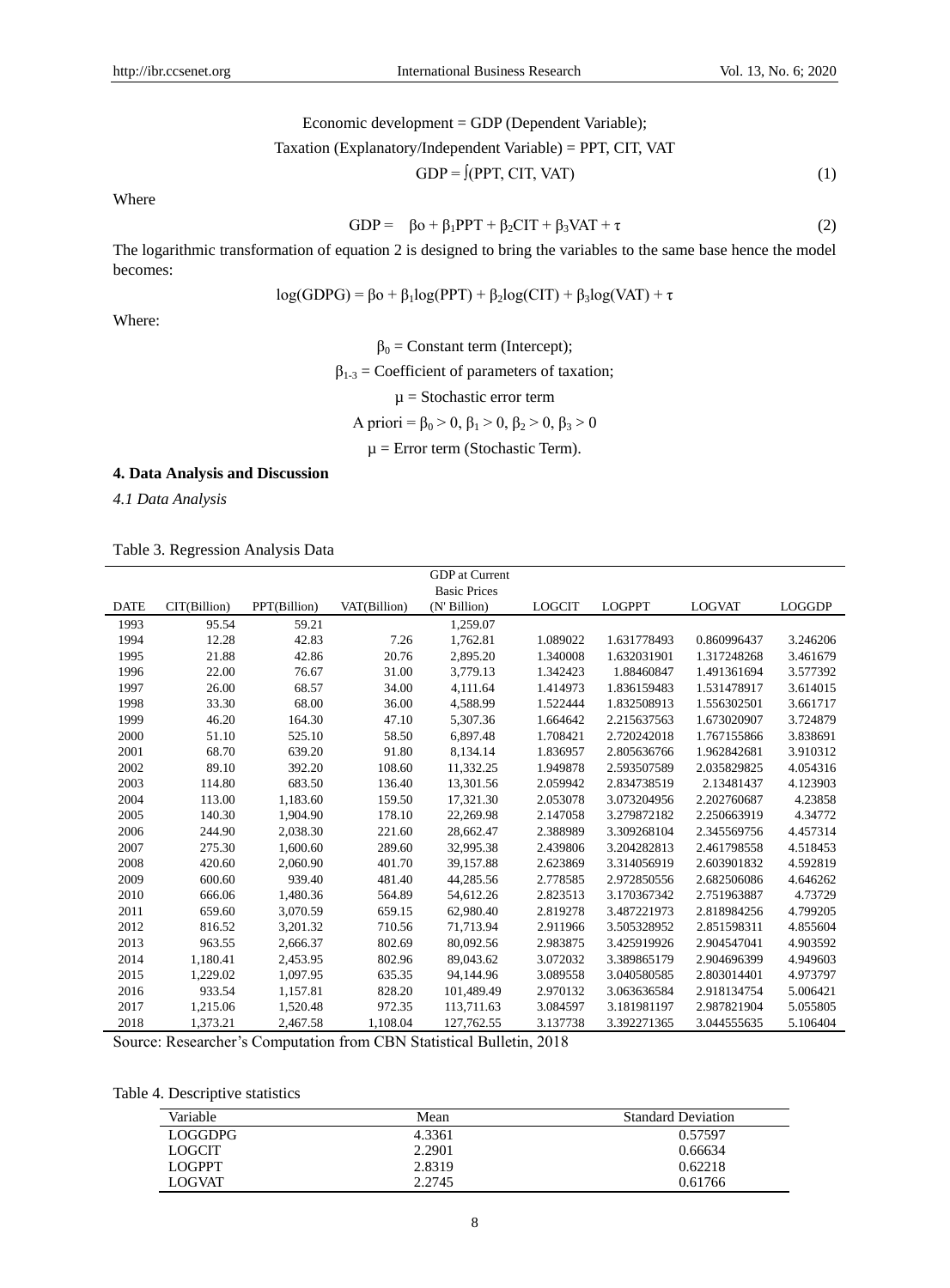Significant at 0.05 level p< .05 Dependent Variable: LOGGDPG Independent Variables: LOGCIT, LOGPPT, LOGVAT Source: Researcher's SPSS 20.0 Computation, 2019

Table 4 presents the descriptive statistics of the means values of 4.3361, 2.2901, 2.8319 and 2.2745 for GDPG, CIT, PPT and VAT respectively with their standard deviations of 0.57597, 0.66634, 0.62218 and 0.61766.

| Table 5. Inter correlation among the variables (LOGGDP, LOGCIT, LOGPPT, LOGVAT |  |
|--------------------------------------------------------------------------------|--|
|--------------------------------------------------------------------------------|--|

|               | LOGGDP | LOGCIT | LOGPPT | <b>LOGVAT</b> |
|---------------|--------|--------|--------|---------------|
| LOGGDP        | l.000  | 0.995  | 0.895  | 0.992         |
| LOGCIT        | 0.995  | 1.000  | 0.879  | 0.987         |
| <b>LOGPPT</b> | 0.895  | 0.879  | 1.000  | 0.911         |
| <b>LOGVAT</b> | 0.992  | 0.987  | 0.911  | .000          |
|               |        |        |        |               |

Significant at 0.05 level p< .05

Dependent Variable: LOGGDPG

Independent Variables: LOGCIT, LOGPPT, LOGVAT

Source: Researcher's SPSS 20.0 Computation, 2019

The Ordinary Least Squares (OLS) results presented in Table 5 revealed positive and significant relationship between the variables under study – CIT, PPT and VAT and economic development. This is evidenced by their correlation coefficients of 0.995, 0.895 and 0.992 respectively Thus the result implies taxation has strong association with economic development of Nigeria.

Table 6 includes the logarithmic transformation of the econometric linear model specified in our model equation. The result suggests that a one percent rise in CIT leads to 0.559 per cent increase in GDP growth which is the proxy for economic development. The probability value (0.000) is less than the test significance level of  $\alpha$  < 0.05. Also one per cent rise in PPT leads to mere 0.026 per cent increase in GDP growth (a proxy for economic development). The PPT probability value of 0.557 is thus greater than the test significance level of 0.05 implying that PPT offers little or no significant impact on GDP growth. The result also revealed a one per cent rise in VAT leads to 0.306 per cent increase in GDPG (a proxy for economic development) in Nigeria. The probability value of the VAT (0.030) is less than the test significance level of  $\alpha$  < 0.05, implying the significant effect VAT revenue has on economic development in Nigeria. Likewise, the Coefficient of determination (adjusted R-Square) shows that 99.2 per cent of the variation in economic development is a result of changes in CIT, PPT and VAT while the remaining 0.08 per cent is due to other factors not included in the model. The F-ratio of 988.467 confirmed the fitness of the model to test the data. The Durbin Watson of 0.978 indicates positive autocorrelation among the variables.

|                |                             | Standardized |             |        |       |  |
|----------------|-----------------------------|--------------|-------------|--------|-------|--|
| Variable       | Unstandardized coefficients |              | coefficient | Stat   | Sig   |  |
|                | B                           | Std error    | Beta        |        |       |  |
| Constant       | 2.288                       | 0.051        |             | 45.197 | 0.000 |  |
| <b>LOGCIT</b>  | 0.559                       | 0.105        | 0.646       | 5.314  | 0.000 |  |
| <b>LOGPPT</b>  | 0.026                       | 0.043        | 0.028       | 0.597  | 0.557 |  |
| <b>LOGVAT</b>  | 0.306                       | 0.131        | 0.328       | 2.329  | 0.03  |  |
| R              | 0.996                       |              |             |        |       |  |
| R square       | 0.993                       |              |             |        |       |  |
| Adjusted $R^2$ | 0.992                       |              |             |        |       |  |
| F Ratio        | 988.467                     |              |             |        |       |  |
| Prob           | 0.000                       |              |             |        |       |  |
| D/W            | 0.978                       |              |             |        |       |  |

Table 6. Least square regression result model summary of Tax Revenue on GDP (Regression constant and coefficients)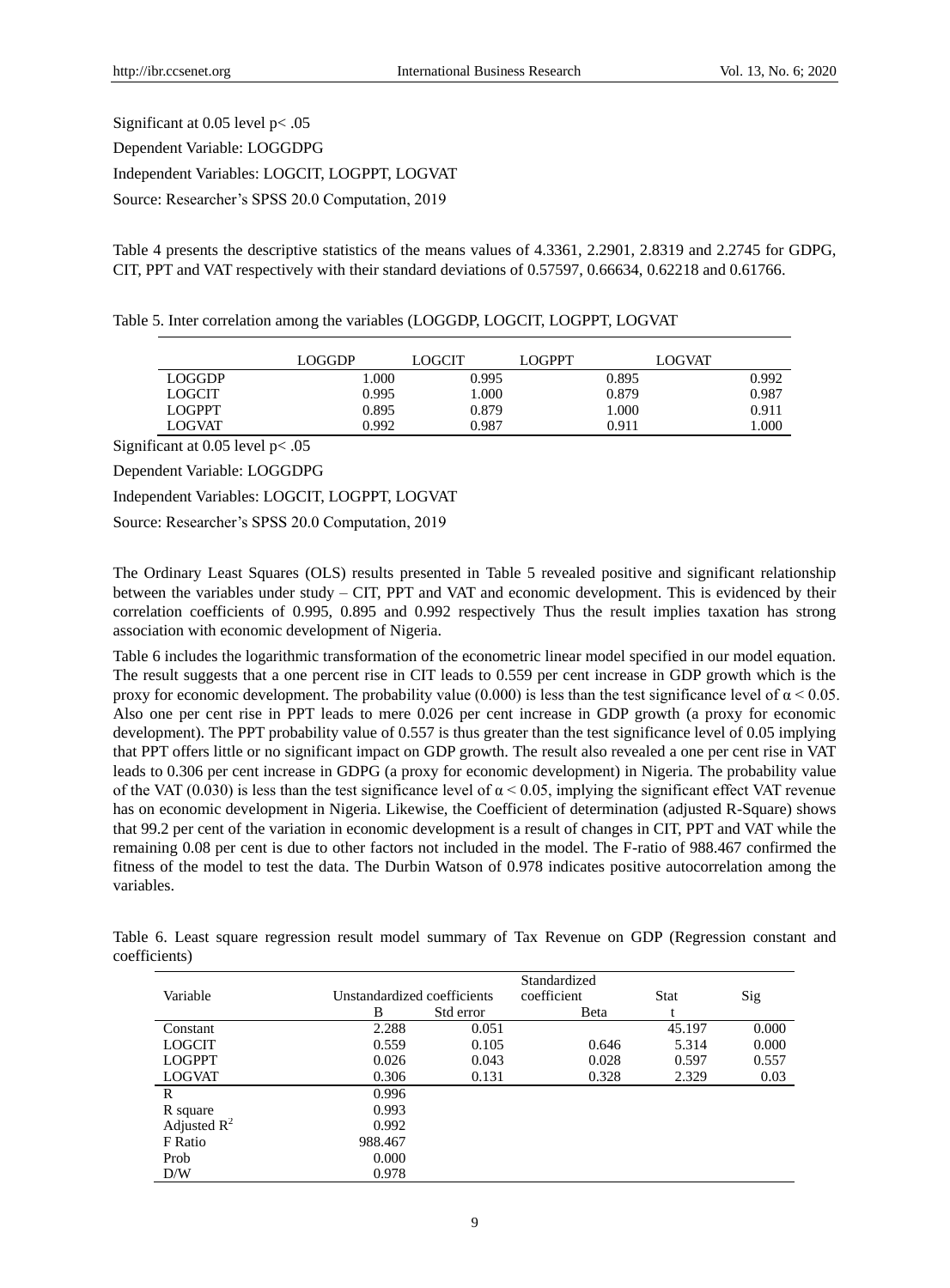Significant at 0.05 level p< .05

Dependent Variable: LOGGDPG Independent Variables: LOGCIT, LOGPPT, LOGVAT Source: Researcher's SPSS 20.0 Computation, (2019)

# *4.2 Discussion of Findings*

Positive and significant relationships between the variables as stated in Table 5 exist between CIT, PPT and VAT and economic development. This is demonstrated by their correlation coefficients of 0.995, 0.895 and 0.992 respectively. Thus the result implies taxation has strong association with economic development of Nigeria. Notwithstanding, the encouraging general relationship, the relationship amongst PPT and GDP is not significant ( $p = 0.557$ ). This may be attributable to drop in crude oil prices in the global market impacting on taxable profits of oil companies liable to tax. This corresponded with the studies by (Ojong et al., 2016; Uzoka & Chiedu, 2018) that posited a long run relationship between tax revenue and RGDP and further stated that PPT and CIT have significant effect on economic growth measured by RGDP. Similarly Okeke et al. (2018) study that examined the relationship between tax revenue and economic development measured by infant mortality, labour force and fixed capital formation in Nigeria revealed tax revenue has a statistically significant relationship with economic growth measured by infant mortality, labor force and gross fixed capital formation. In other to determine the individual contributions of the three independent variables under study, Table 5 revealed a correlation value of 0.879 for company income tax (CIT) with PPT indicating positive relationship between the variables with a probability value (0.000) which is less than the test significance level of  $\alpha$  < 0.05. Also there is a positive relationship between CIT and VAT as the study revealed a correlation value of 0.987 with a probability value of (0.000) which is less than the test significance level of  $\alpha$  < 0.05. The same applies between PPT with VAT with correlation value of 0.911 among itself with a probability value of (0.000) which is less than the test significance level of  $\alpha$  < 0.05.

The result of the logarithmic transformation of the econometric linear model in Table 6 suggests that a one percent increase in CIT leads to 0.559 per cent increase in GDP which is the proxy for economic development with a probability value (0.000) which is less than the test significance level of  $\alpha$  < 0.05. This implies a significant effect of CIT on GDP. This is consistent with the works of (Nwaezeaku, 2005; Nwokoye & Rolle, 2015; Ojong et al., 2016 and Herbert et al. 2018).

The result in Table 6 also revealed a one per cent increase in PPT leads to mere 0.026 per cent increase in GDP with a PPT probability value of 0.557 which is greater than the test significance level of 0.05 implying that PPT offers little or no significant impact on GDP growth. This is consistent with the work of (Ojong et al., 2016). This may be the result of the drop of crude oil prices in the international market and the Organization of Petroleum Exporting Countries (OPEC) quota of crude oil sales Nigeria is required to sell in the international market. Also may be as a result of the ratio of contribution of PPT against other tax revenue streams on GDP growth. The result runs contrary to previous studies by (Ogbonna & Ebimobowei, 2012; Appah & Ebiringa, 2012 and Herbert et al. 2018). Similarly, a one per cent increase in VAT leads to 0.306 per cent increase in GDP. The probability value of the VAT (0.030) is less than the test significance level of  $\alpha$  < 0.05. This is partly due to enhanced efficiency in tax collection, administration and advocacy and broadened tax base for VAT collection. The result also runs contrary to the study of Okwara and Amori (2017) which revealed non significance of VAT on economic growth as against other non-oil revenues. From the adjusted R-Square of 99.2 per cent, it is evident that 99.2% of variation in economic development is a result of changes in CIT, PPT and VAT while the remaining 0.08 per cent is due to other factors not included in the model.

Therefore, based on the results, the null hypotheses are thus rejected while the alternate hypotheses are accepted that there is a significant impact of tax revenue from CIT, PPT and VAT on economic development measured by GDPG.

# **5. Summary of Findings and Conclusion**

This study revealed a significant relationship exists between Petroleum Profit Tax and Gross Domestic Product Growth measuring economic development. However, the positive relationship between petroleum profit tax and GDPG is not that significant compared to other variables under study. This is as a result of OPEC production/sales quota as well as continuous drop in crude oil prices at the international market over a decade now which is impacting negatively on the profits subject to tax of the oil companies operating in Nigeria. There is also a significant relationship between Company Income Tax and GDPG. Similarly, there is a significant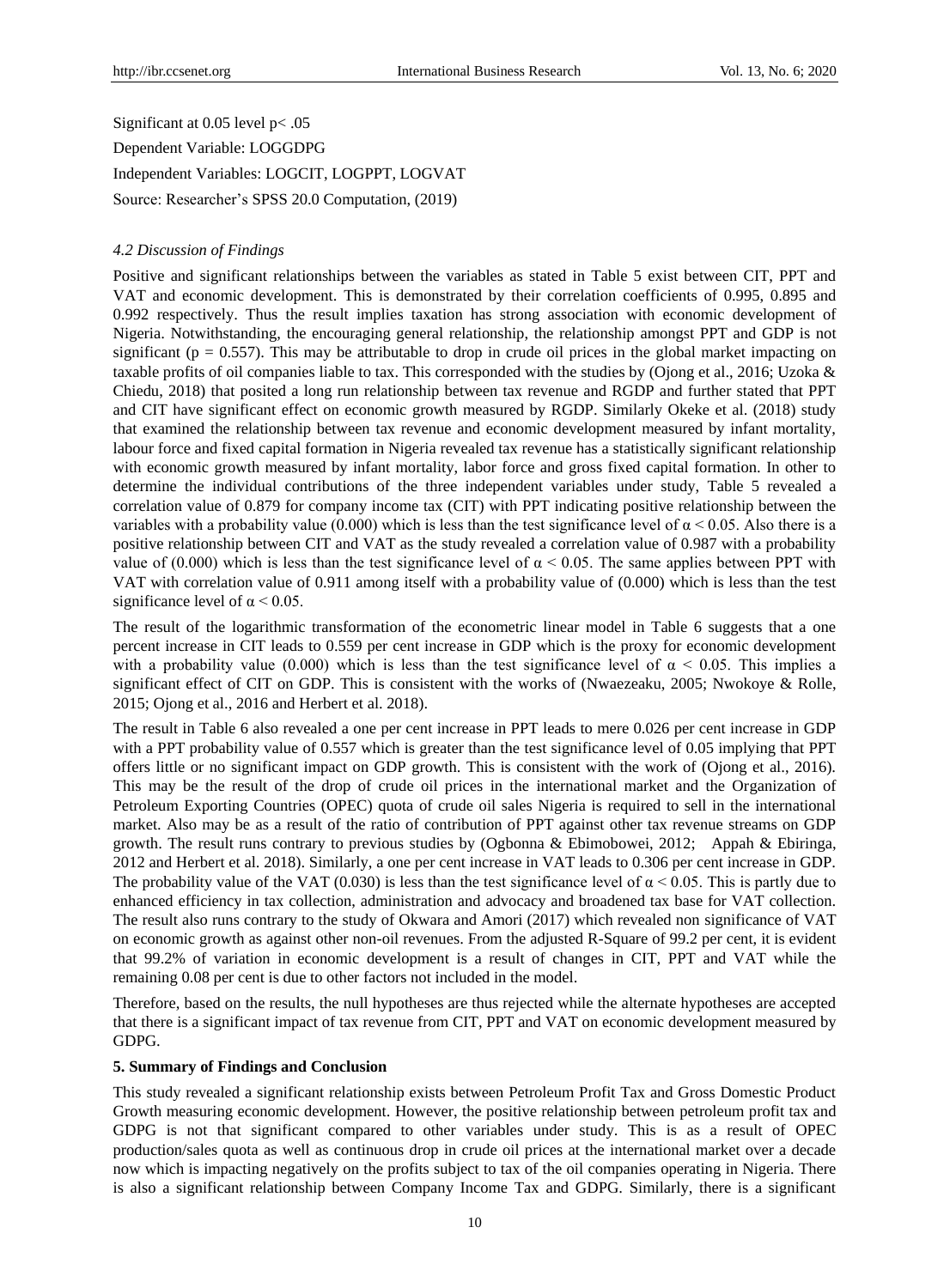relationship between Value Added Tax and GDPG. This significant result can be attributed to enhanced efficiency in VAT revenue collection, administration, advocacy and the recent broadening of tax base for VAT collection. The ratio of tax revenue to GDPG is still very low compared to other economies as Nigeria depends largely on crude oil export. Although taxation remains a strong socio-political and economic tool for economic development but Nigeria experience is adverse due to tax leakages arising from tax evasion, avoidance and low tax base. This study found that tax leakages are of global concern but the Nigerian experience is cancerous due to corruption in the system. The study collaborated other studies that belief what triggers the noncompliance to a large extent is expedited by the lack of transparency and good governance on the part of the state which highly discourages tax/potential tax payers from complying willingly with their tax obligations.

#### **6. Recommendations**

It is recommended that Nigerian government should restructure its petroleum sector by intensifying efforts at processing the crude oil and only selling processed oil to the international market. This will overcome the present effect of external shocks arising from price fluctuation of crude oil due to gloat or quota restrictions by OPEC or financial crises in the international market.

Secondly, there should be greater transparency by government on the management and utilization of tax resources so has to give tax payers greater assurance of its application. Also there should be an enhancement of Nigeria's tax administrative management efficiency by blocking leakages in tax revenue collection and the expansion of the nation's tax base to attract more tax revenue.

#### **References**

- Adereti, S., Sanni, M., & Adesina, J. (2011). Value added tax and economic growth of Nigeria. *European Journal of Humanities and Social Sciences*, *10*(1), 456-471.
- Afuberoh, D., & Okoye, E. (2014). Impact of taxation on revenue generation in Nigeria: a study of federal capital territory and selected states. *International Journal of Public Administration and Management Research, 2*(2).
- Appah, E., & Ebiringa, O. T. (2012). Petroleum profit tax and economic growth in Nigeria. *International Journal of Management Science and Business Research*, *1*(9), 12-22.
- Benyin, A. A., & Ugochukwu, D. A. (2015). Development and its challenges in Nigeria: A theoretical discourse. *Mediterranean Journal of Social Sciences, 6*(6).
- Bhartia, H. L. (2009). *Public Finance* (14th ed). Vikas Publishing House PVT Ltd, New Delhi.
- British Broadcasting Corporation [BBC] News (2019). Nigeria: Why is it struggling to meet its tax targets?, BBC News @. Retrieved from https://www.bbc.com
- Central Bank of Nigeria[CBN]. (2018). *Statistical bulletin.* Retrieved from http://www.cbn.gov.ng/
- Eze, N. M., Iorwuses, T. E., & Abba, W. B. (2016). The challenges and imperative of tax system reform in Nigeria. *International Journal of Economics and Finance*, *8*(3), 151-164. https://doi.org/10.5539/ijef.v8n3p151
- Federal Republic of Nigeria. (2002). *Petroleum Profit Tax Act.*
- Federal Republic of Nigeria. (2007). *Value Added Tax Act.*
- Federal Republic of Nigeria. (2011). *Companies income -Tax Act.*
- Federal Republic of Nigeria. (2011). *Personal Income Tax Act.*
- Feldman, M. P., & Francis, J. (2003). Fortune favors the prepared region: The case of entrepreneurship and the capitol region biotechnology cluster. *European Planning Studies*, *11*(7). https://doi.org/10.1080/0965431032000121337
- Herbert, W. E., Nwarogu, I. A., & Nwabueze, C. C. (2018). Tax reforms and Nigeria's economic stability. *International Journal of Applied Economics, Finance and Accounting*, *3*(2), 74-87. https://doi.org/10.33094/8.2017.2018.32.74.87
- Jhingan, M. L. (2009). *Money, Banking, international trade and Public Finance*. Delhi, Nisha Enterprises.
- Lawal, K. T. (2013). Taxation of petroleum profit under the Nigeria's petroleum profit tax act. *International Journal of Advanced Legal Studies and Governance, 4*(2).
- Manish, K. P., & Andre, C. (2019). *Is GDP an adequate measure of development*? Retrieved from